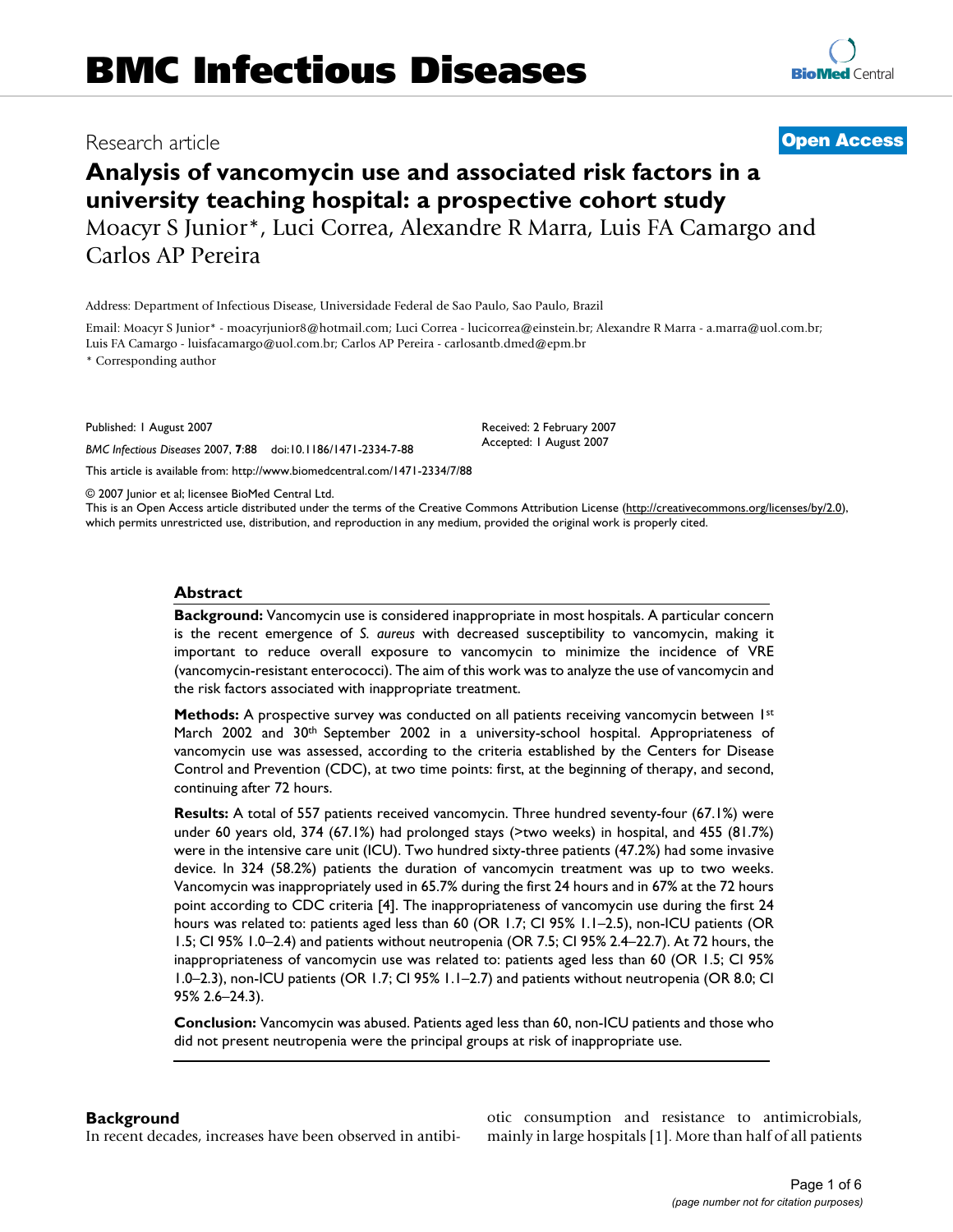admitted receive antibiotics. It is believed that 25–50% of all prescribed antibiotics are inappropriate in respect of drug choice, dose administered or duration of treatment [2].

The development of vancomycin resistance illustrates the alternation of success and failure that has characterized the history of the antimicrobial age. This age started with penicillin, the discovery of which was revolutionary. Later, vancomycin proved active against all Gram-positive cocci and for a time no resistance was found. It has become one of the most frequently prescribed antibiotics in hospitals, especially because of the increase of infections caused by methicillin-resistant *Staphylococcus aureus* (MRSA) and *Staphylococcus* coagulase-negative [2]. Abuse of this drug has favored the emergence of vancomycinresistant *Enterococcus* sp [3,4].

With the aim of reducing vancomycin resistance, the CDC produced directives to orientate the use of this antibiotic. Despite this initiative, several studies have shown that the use of vancomycin remains high and, in about 34–67% of cases, is considered inappropriate [1]. This inappropriate usage may be due to the high level of resistance present in hospitals where the MRSA and methicillin-resistant *Staphylococcus* coagulase-negative are endemic[6].

The objective of this study was to evaluate the appropriateness of vancomycin use, according to the rules of the Hospital Infection Control Practices Advisory Committee (HICPAC) [4], in a university-school hospital that has high incidences of resistant *Staphylococcus aureus* and methicillin-resistant *Staphylococcus* coagulase-negative (46.4% and 42.2%, respectively). We also aimed to identify the risk factors associated with its inappropriate use.

## **Methods**

#### *Setting*

The study was carried out in the Federal University of Sao Paulo a teaching hospital between March and September 2002. It had previously been approved by the Ethics in Research Committee. This 644-bed hospital performs kidney, heart, bone marrow, liver and pancreas transplants.

As vancomycin is a restricted-use antibiotic in the hospital, prescription depended upon evaluation by the Antimicrobial Rationalization Service. This department evaluates all requests for restricted-use antimicrobials according to completed requirement forms. When the infectious disease specialist staff informed the assistant physician about partial Gram-positive blood culture results and, subsequently, the final results with complete identification of the respective antibiogram, the data and recommended antimicrobial therapy were discussed and alterations could be suggested. One of the service infectious disease specialists would make daily evaluations of patients who had used vancomycin until discharge or death, and would assess the indication for vancomycin according to the HICPAC criteria [4].

The vancomycin prescription was prescribed by medical residents in their respective specialty. They were oriented by staff physicians, whose average years of qualification were five years.

#### **Table 1: Criteria for appropriate vancomycin use according to the CDC criteria [4]**

#### **Appropriate use**

- Serious infections caused by b-lactam-resistant Gram-positive microorganisms;
- Infection caused by Gram-positive organisms in patients allergic to b-lactam antimicrobials;

Antibiotics treatment for colitis when there is a problem with metronidazole use or imminent life risk;

Surgical prophylaxis, with prosthesis implant, in institutions with high rates of oxacillin-resistant Gram-positive infections;

Neutropenics with extensive mucosite, infection related to venous catheters, previous prophylaxis with fluorquinolone, hypotension or sepsis. **Inappropriate use:**

Empirical use, continuous, in patients whose cultures are negative for Gram-positive bacteria;

Routine surgical prophylaxis;

Febrile neutropenia that does not present isolation of oxacillin-resistant Gram-positive bacteria;

Treatment of a single blood culture for oxacillin-resistant Staphylococcus, coagulase-negative, if another culture collected simultaneously was sterile;

Presence of catheter and fever;

Decontamination of the gastrointestinal tract;

Prophylaxis for low birth weight infants;

Primary treatment of colitis by antibiotics;

Colonization by oxacillin-resistant Gram-positive bacteria;

Prophylaxis for patients in continuous peritoneal dialysis or hemodialysis;

Convenience treatment of infections by b-lactam-sensitive Gram-positive in hemodialysis patients;

Topical vancomycin use.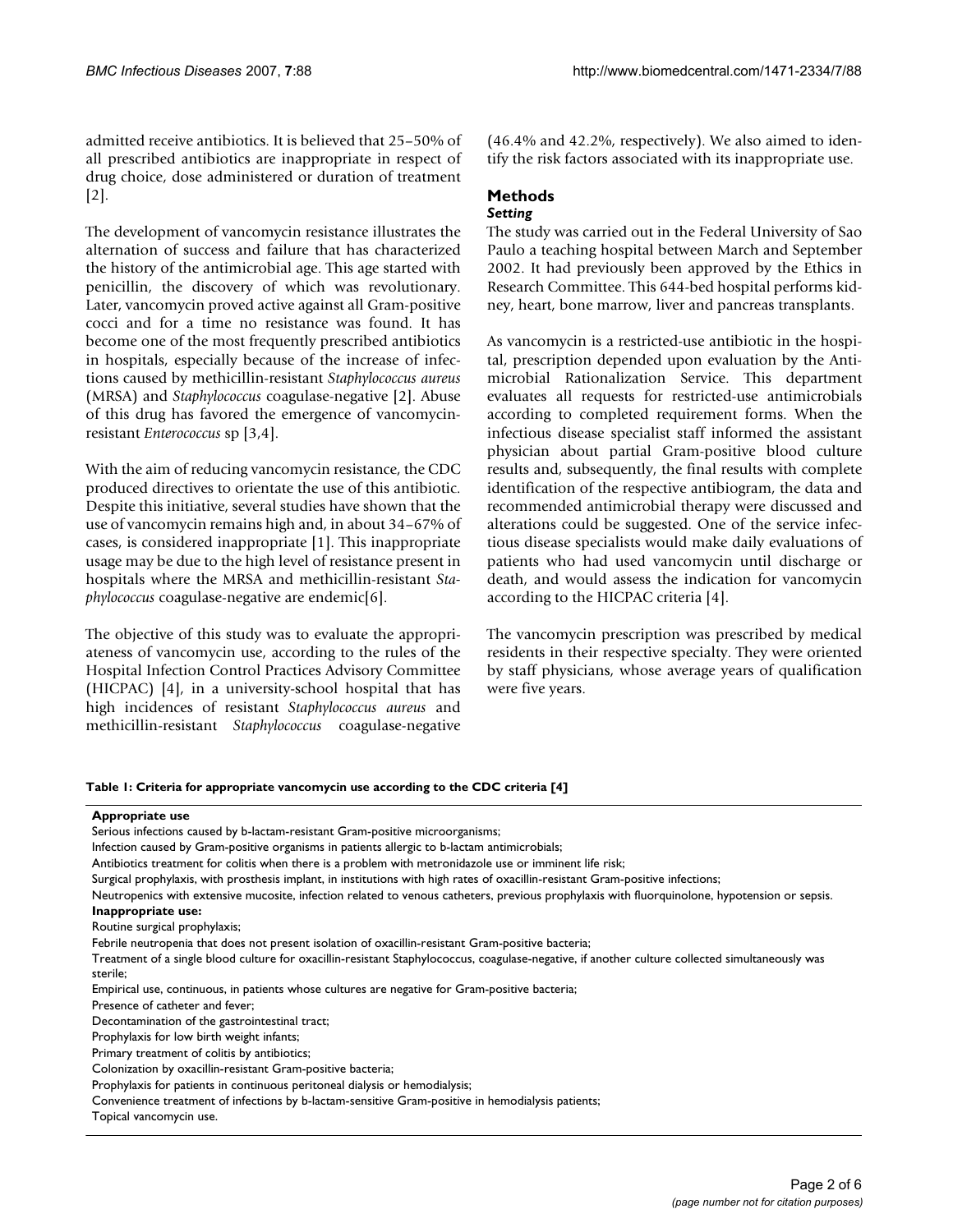**Table 2: Demographic data of the 557 Sao Paulo Hospital patients who used vancomycin between March 1st and September** 

**30th 2002**

#### *Study Design*

To evaluate the appropriateness of vancomycin use, a prospective cohort study was performed on patients who had used the drug. Appropriateness was judged according to the CDC criteria (Table 1) [4]. All patients who had been treated more than once with vancomycin or who had been treated for less than 24 hours were excluded from the study.

The indication was assessed at the first 24 hours and after 72 hours, according to the CDC criteria [4]. These criteria are described in Table 1, which relates to vancomycin treatment of patients with (1) infections caused by βlactam-resistant Gram-positive microorganisms, (2) allergies to this same class of antibiotics or (3) failure to respond to metronidazole therapy for pseudomembranous colitis.

The patients were evaluated according to their clinical and demographic characteristics. The variables analyzed were: sex, age, length of stay, ward, admission diagnosis, according to ICD-9-CM (International Classification of Diseases, nine revision, clinical modification), disease classification according to McCabe-Jackson criteria [7], prior surgery, presence of neutropenia, mechanical ventilation, presence of a central venous catheter, and period and outcome of vancomycin use.

#### *Statistical Analysis*

The obtained data from the completed forms were stored in an ACCESS database, version 2.0, Microsoft C.O., Ireland. Univariate analysis of the risk factors was done by Chi-square (X2) or Fisher's Exact Tests and continuous variables were analyzed by Student's t test. A multiple logistic regression model was used for multivariate analysis. *P* values lower than 0.05 were considered statistically significant. The OR (odds ratio) and its respective confidence interval estimates were 95%. Statistical analyses were performed using SAS software version 8.0 (Statistical Analysis System, Cary, NC, USA).

### **Results**

During the study period, 667 treatments were evaluated. Only patients who had used vancomycin a single time were analyzed (557; 83.5%).

The average length of hospital stay was 39.8 days; the average length of hospital stay prior to vancomycin use was 15.1 days. The average total time of vancomycin use was 14.3 days, representing the majority of patients (324, 58.2%) in our analysis. The clinical and demographic characteristics of the patients are listed in Table 2. Of the patients studied, the average age was 49 years, 56.6% were men, 47.2% were hospitalized in the ICU, Pediatrics and Adult. Two hundred thirty six was submitted surgery

| <b>Variables</b>                | N   | Percentage  |
|---------------------------------|-----|-------------|
| Sex                             |     |             |
| Male                            | 315 | 56.6        |
| Female                          | 242 | 43.4        |
| Age                             |     |             |
| $< 60$ years                    | 374 | 67.1        |
| $\geq 60$ years                 | 183 | 32.9        |
| Length of hospital              |     |             |
| stay                            |     |             |
| < 2 weeks                       | 102 | 18.3        |
| $\geq$ 2 weeks                  | 455 | 81.7        |
| Unit                            |     |             |
| ICU (Pediatrics and<br>general) | 263 | 47.2        |
| General practice                | 158 | 28.4        |
| Pediatrics                      | 71  | 12.7        |
| Surgery                         | 47  | 8.4         |
| Others                          | 18  | 3.2         |
| <b>Diagnosis</b>                |     |             |
| Infectious diseases             | 126 | 22.6        |
| Hematological diseases          | 66  | 11.8        |
| Cardiac diseases                | 68  | 12.2        |
| Malignancies disease            | 59  | 10.6        |
| Neurological diseases           | 55  | 9.9         |
| Gastrointestinal                | 52  | 9.3         |
| diseases                        |     |             |
| Gynecological-urinary           | 43  | 7.7         |
| diseases                        |     |             |
| Others                          | 88  | 15.9        |
| Neutropenia                     |     |             |
| Yes<br>No.                      | 28  | 5.0<br>95.0 |
| Oral-Tracheal                   | 529 |             |
| intubation                      |     |             |
| Yes                             | 308 | 55.3        |
| No                              | 249 | 44.7        |
| <b>Central venous</b>           |     |             |
| catheter                        |     |             |
| Yes                             | 354 | 63.6        |
| No                              | 203 | 36.4        |
| Vancomycin use                  |     |             |
| period                          |     |             |
| < 2 weeks                       | 324 | 58.2        |
| $\geq$ 2 two weeks              | 233 | 41.8        |
| <b>Outcome</b>                  |     |             |
| Discharge                       | 295 | 53.0        |
| Death                           | 262 | 47.0        |

included gastrointestinal surgery in (194, 82.2%) patients, genitourinary in (14, 6%) patients, neurological surgery in (12, 5%) patients, orthopedic surgery in (8, 3.4%) patients and others surgery in (8, 3.4%) patients. Central venous catheter was present in (354, 63.6%) patients. Most (81.7%) patients had been hospitalized for at least two weeks, and the principal reason for hospitalization was infectious disease (22.6%). According to the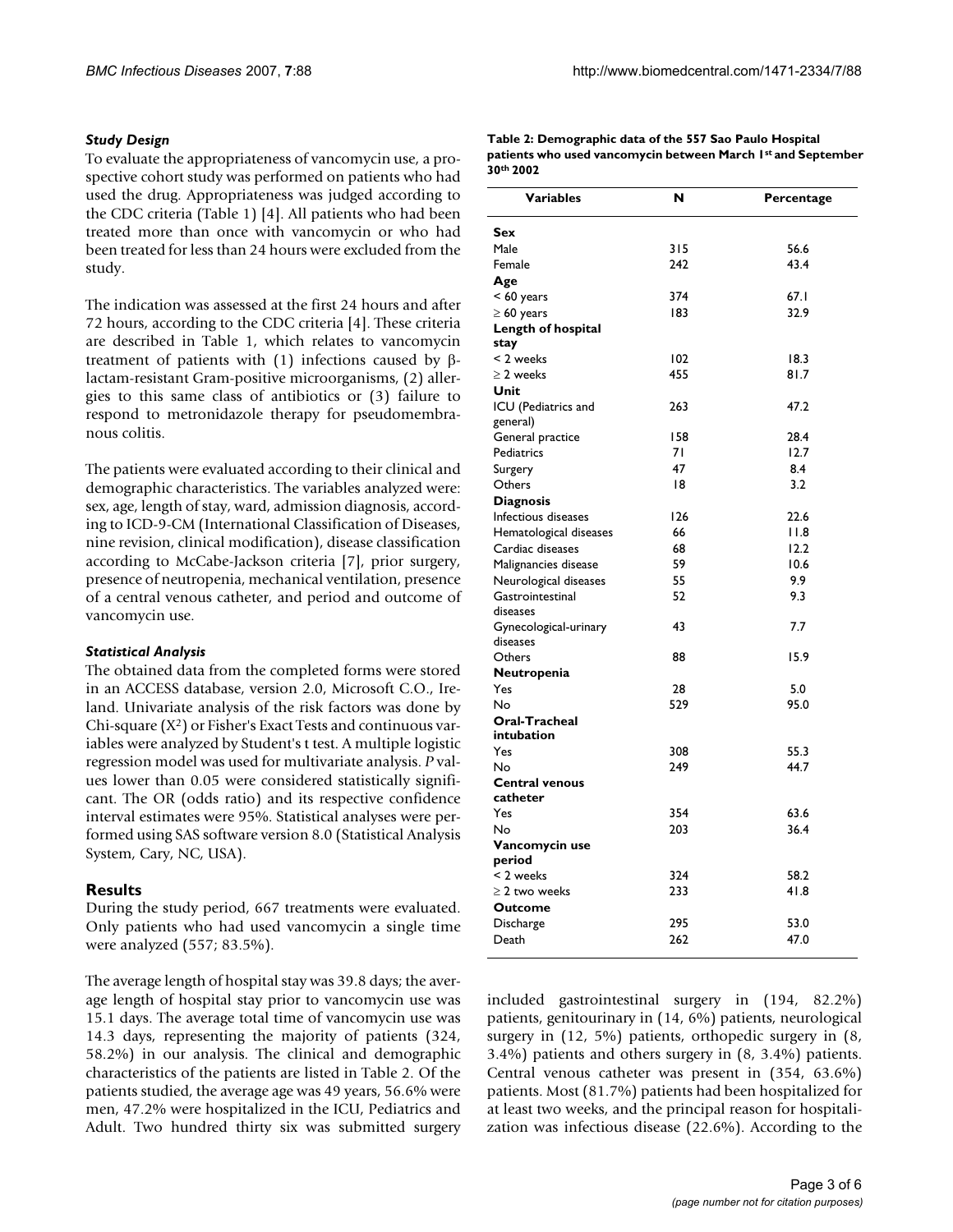McCabe-Jackson criteria, 72% of the patients had potentially fatal diseases; by the criteria of Charlson, 87% of the patients had score under of 4 [8]. The general mortality rate was 47%.

Vancomycin use was considered appropriate in 191 cases (34.3%) during the first 24 hours and in 184 cases (33.0%) after 72 hours. The principal indication for appropriate use was the isolation of β-lactam-resistant Gram-positive bacteria at both time points, as shown in Table 3. Correspondingly, the rates of inappropriate use were 65.7% and 67% at the 24-hour and the 72-hour, respectively, as shown in Table 4. Half the inappropriate vancomycin use (285 cases, 51.3%) at both time points was because the patients were in critical clinical conditions.

Univariate analysis showed that the risk factors associated with inappropriate vancomycin use at the two time points, according to the CDC criteria, were patients under 60 years old, those who were hospitalized in units other than ICUs, and those without central venous catheters or with a central venous catheter for no longer than two weeks. In our analysis, patients who underwent surgery did not have risk factors associated with misuse vancomycin (Table 5). When the two time periods were examined by multivariate analysis, inappropriate vancomycin use was found to be in patients under 60 years old, without neutropenia and outside ICUs (Table 6).

#### **Discussion**

The outbreak of *Enterococcus* spp resistance and highly vancomycin-resistant *Staphylococcus aureus* in 2002 in the USA limited the therapeutic options for treating Gram-

**Table 3: Analysis of the frequency of with which vancomycin use met appropriateness criteria in Sao Paulo Hospital between March 1st and September 30th 2002, according to the CDC criteria (HICPAC,1995), at the 24 hour and 72 hour time points**

| Criteria                                                             | 24 hours |      | 72 hours |      |
|----------------------------------------------------------------------|----------|------|----------|------|
|                                                                      | N        | ℅    | N        | ℅    |
| Isolation of $\beta$ -lactam-<br>resistant Gram-positive<br>bacteria | 165      | 29.6 | 159      | 28.5 |
| Presence of extensive<br>mucositis in neutropenic<br>patients        | ı        | 0.2  | ı        | 0.2  |
| Infection related to<br>catheter in neutropenic<br>patients          | ı        | 0.2  | ı        | 0.2  |
| Hypotension and sepsis in<br>neutropenic patients                    | 24       | 4.3  | 23       | 4.1  |
| Total                                                                | 191      | 34.3 | 184      | 33.0 |

positive bacterial infections [9,10]. Even after the development of strategies to hinder the dissemination of resistance by formulating guidelines for rational use of antimicrobials and, above all, appropriate vancomycin use in clinical practice, quite the opposite has been observed: bacterial resistance has been disseminated and vancomycin use remains indiscriminate [11,12].

In our hospital, as in others [\[13\]](#page-5-0), there were high incidences of methicillin resistant *Staphylococcus aureus*, favoring the empirical use and the abuse of vancomycin. Thus, the factors most frequently associated with inappropriate use of vancomycin were its empirical use without evidence of infection. Other authors have obtained similar results [5,14].

There was a high incidence of inappropriate vancomycin use at both time points in our study, mainly in patients who presented potentially fatal disease according to the McCabe-Jackson criteria. Even, when Gram-positive bacterial infection was not identified at the 72 hour point, therapy was not suspended and vancomycin administration was maintained because of the critical clinical condition of the patient. Take into account the high prevalence of MRSA isolate at our hospital, were considered inappropriate use in critical ill patients, also, we were not liberal in allowing its use in situation such as with presence catheter and fever because was followed CDC guidelines that is not considered adequate in these population. Although

**Table 4: Analysis of the frequency of with which vancomycin use failed to meet appropriateness criteria in 557 patients in Sao Paulo Hospital between March 1st and September 30th 2002, according to the CDC criteria (HICPAC,1995), at the 24 hour and 72 hour time points**

| Criteria                                                                                                  | At the first 24<br>hours |                         | At the first 72<br>hours |      |
|-----------------------------------------------------------------------------------------------------------|--------------------------|-------------------------|--------------------------|------|
|                                                                                                           | N                        | ℅                       | N                        | %    |
| Surgical prophylaxis                                                                                      | 6                        | $\mathsf{L} \mathsf{L}$ | 6                        | IJ   |
| Suspect of hospital<br>infection without cultures<br>being obtained                                       | 7                        | 1.3                     | 7                        | I.3  |
| Critical clinical condition                                                                               | 285                      | 51.3                    | 285                      | 51.3 |
| Presence of catheter and<br>fever                                                                         | 38                       | 6.8                     | 38                       | 6.8  |
| Decontamination of the<br>gastrointestinal tract                                                          | 3                        | 0.5                     | 3                        | 0.5  |
| <b>Fradication of MRSA</b><br>colonization                                                                | $\mathcal{P}$            | 0.3                     | ı                        | 0.2  |
| Treatment (chosen for<br>dosing convenience) for $\beta$ -<br>lactam-sensitive Gram-<br>positive bacteria | 25                       | 4.5                     | 33                       | 5.8  |
| Total                                                                                                     | 366                      | 65.7                    | 373                      | 67.0 |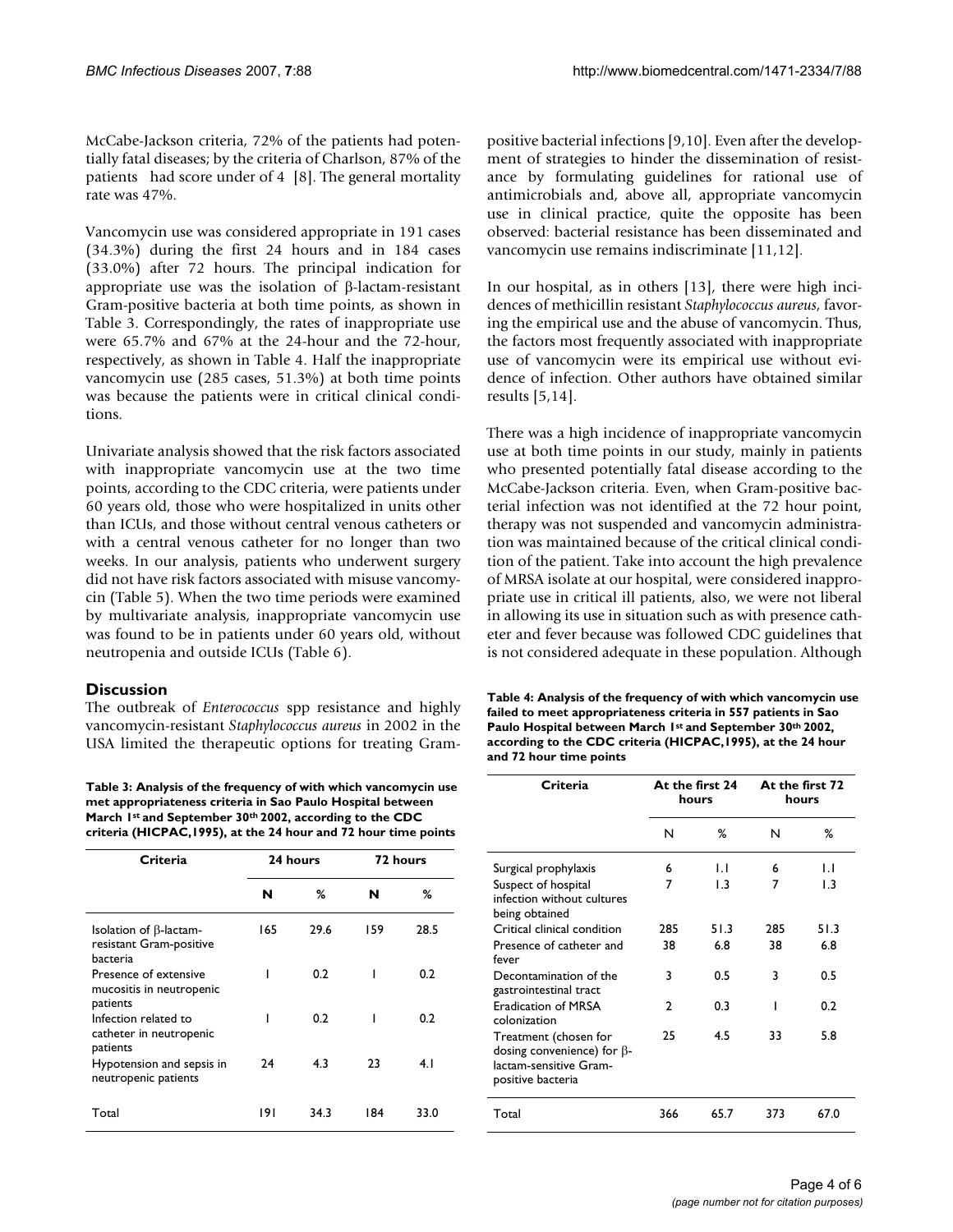| <b>Variables</b>                  | Inapropriateness (24 h) |        | Þ     | Inappropriateness (72 h) | Þ      |       |
|-----------------------------------|-------------------------|--------|-------|--------------------------|--------|-------|
|                                   | N(366)                  | %      |       | N(373)                   | %      |       |
| Age                               |                         |        |       |                          |        |       |
| $< 60$ years                      | 264                     | (70.5) | 0.001 | 266                      | (71.3) | 0.002 |
| $\geq 60$ years                   | 102                     | (56.3) |       | 107                      | (58.5) |       |
| Unit                              |                         |        |       |                          |        |       |
| Others                            | 210                     | (71.3) | 0.001 | 215                      | (73.4) | 0.001 |
| UCI/UCI ped                       | 156                     | (59.7) |       | 158                      | (60.1) |       |
| Neutropenia                       |                         |        |       |                          |        |       |
| Yes                               | 9                       | (32.1) | 0.001 | 8                        | (32.1) | 0.001 |
| <b>No</b>                         | 357                     | (67.6) |       | 365                      | (68.9) |       |
| <b>Central venous</b><br>catheter |                         |        |       |                          |        |       |
| <b>Yes</b>                        | 221                     | (62.7) | 0.04  | 226                      | (64.1) | 0.049 |
| No.                               | 145                     | (71.3) |       | 147                      | (72.3) |       |
| <b>Central venous</b><br>catheter |                         |        |       |                          |        |       |
| < 2 weeks                         | 125                     | (69.9) | 0.003 | 127                      | (69.5) | 0.002 |
| $\geq$ 2 weeks                    | 96                      | (56.7) |       | 99                       | (57.9) |       |

**Table 5: Univariate analyses of risk factors for inappropriate vancomycin use, at the first 24 and 72 hours, according to the CDC criteria (HICPAC,1995), in 557 patients in Sao Paulo Hospital between March and September 2002**

the CDC has published criteria for prudent use of vancomycin, there is no "gold standard" for determining the appropriateness of use. They are not specific, particularly with respect to MRSA endemic in the institution. Hamilton et al also observed that vancomycin use was maintained empirically despite negative cultures [15].

On the other hand, Ena et al observed that vancomycin was more frequently used in the ICU [2]. We found that inappropriate use was more frequent in patients hospitalized in other non-critical units, mostly in younger patients. These points negligence the use of vancomycin in this population supposedly not at high risk.

We found that vancomycin use was appropriate for neutropenic patients; there are certainly protocols for neutropenic patients that precisely indicate vancomycin since 1999, in our institution.

The external validity of the study was limited because this is a highly complex tertiary hospital and therefore has a higher incidence of antimicrobial resistance. Future studies must take small and medium sized hospitals or even other areas of Brazil into consideration. However, it is probably valid to extrapolate the main findings to most Brazilian tertiary and teaching hospitals: difficulty in controlling dissemination of resistance, expression of oxacillin resistance and abuse of vancomycin.

It should also be considered that the CDC criteria were not developed for hospitals with high levels of Gram-positive resistance. There is a need to develop protocols that acknowledge the real situation in each institution [16,17]. The CDC has published criteria for prudent use, but they are not specific, particularly with respect to institution with high incidence of MRSA, particularly in unstable condition even in the absence of evidence of a Gram-positive infection. Given that vancomycin use is inappropriate in younger patients (under 60 years), without

**Table 6: Multivariate analyses of risk factors for inappropriate vancomycin use, at the first 24 and 72 hours, according to the CDC criteria (HICPAC,1995), in 557 patients in Sao Paulo Hospital between March and September 2002**

| <b>Variables</b>    | Odds ratio | IC (95%)       | Þ     |
|---------------------|------------|----------------|-------|
| CDC 24 hours        |            |                |       |
| $< 60$ years        | 1.7        | $1.16 - 2.58$  | 0.007 |
| Unit (no UCI)       | ۱.5        | $1.03 - 2.44$  | 0.035 |
| Without neutropenia | 7.5        | $2.46 - 22.79$ | 0.001 |
| CDC 72 hours        |            |                |       |
| $<$ 60 years        | 1.5        | $1.07 - 2.34$  | 0.021 |
| Unit (no UCI)       | 1.7        | $1.15 - 2.73$  | 0.009 |
| Without neutropenia | 8.0        | $2.64 - 24.37$ | 0.001 |